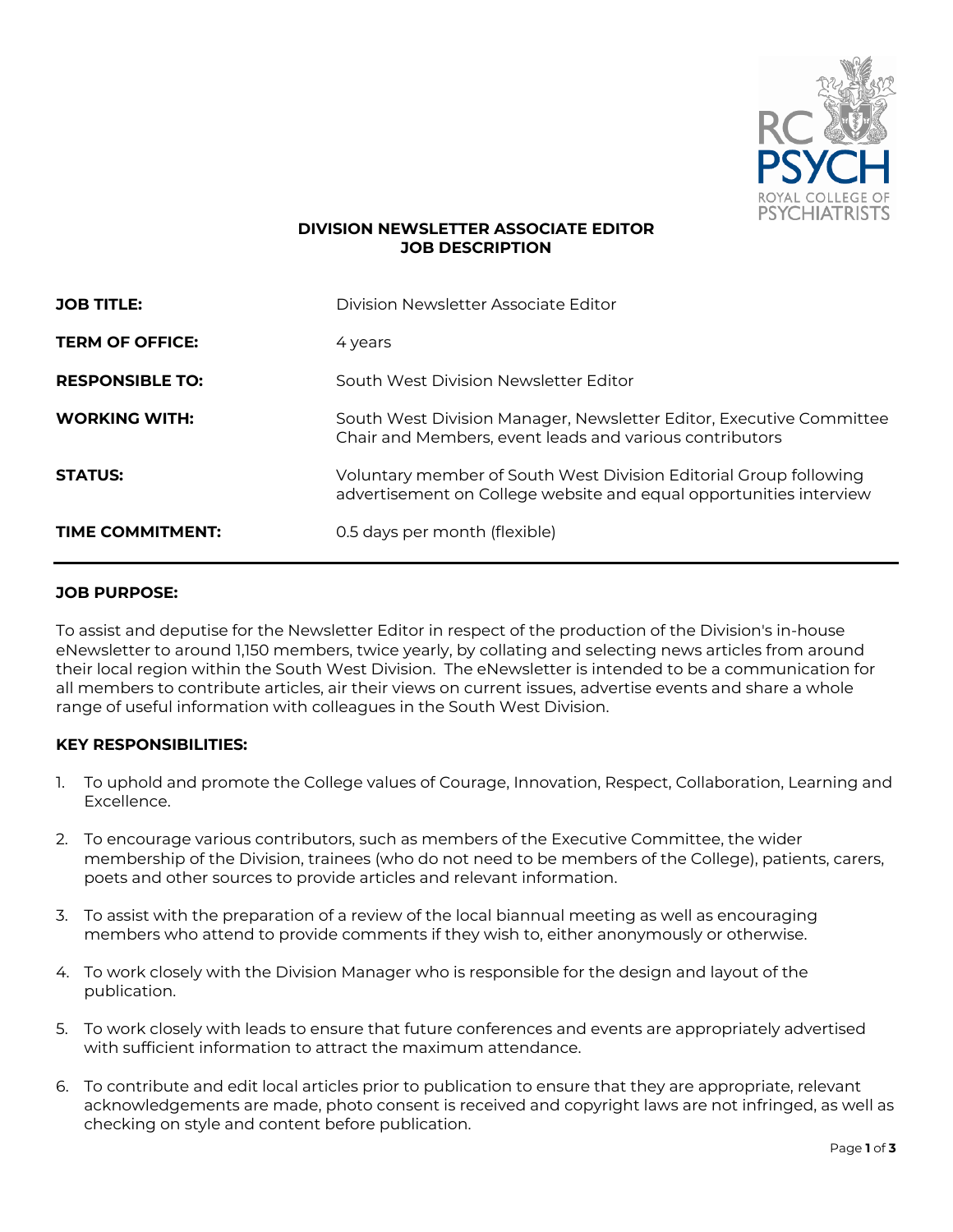# **PERSON SPECIFICATION:**

## **Essential**

- 1. Must be a Member, Fellow, Specialist Associate or Affiliate
- 2. Excellent organisation skills
- 3. Have excellent written and verbal communication skills
- 4. Have an interest in psychiatric current affairs

### **Desirable**

1. Previous experience of editing publications

## **THE COLLEGE VALUES**

#### **Courage**

- Champion the specialty of psychiatry and its benefits to patients
- Take every opportunity to promote and influence the mental health agenda
- Take pride in our organisation and demonstrate self-belief
- Promote parity of esteem
- Uphold the dignity of those affected by mental illness, intellectual disabilities and developmental disorders.

#### **Innovation**

- Embrace innovation and improve ways to deliver services
- Challenge ourselves and be open to new ideas
- Seek out and lead on new, evidence‐based, ways of working
- Have the confidence to take considered risks
- Embrace the methodology of Quality Improvement to improve mental health services and the work of the College.

#### **Respect**

- Promote diversity and challenge inequalities
- Behave respectfully and with courtesy towards everyone
- Challenge bullying and inappropriate behaviour
- Value everyone's input and ideas equally
- Consider how own behaviour might affect others
- Respect the environment and promote sustainability.

#### **Collaboration**

- Work together as One College incorporating all members, employees, patients and carers
- Work professionally and constructively with partner organisations
- Consult all relevant audiences to achieve effective outcomes for the College
- Work together with patients and carers as equal partners
- Be transparent, wherever possible and appropriate.

#### **Learning**

- Learn from all experiences
- Share our learning and empower others to do the same
- Value and encourage personal feedback
- Use feedback to make continuous improvements
- Create an enabling environment where everyone is listened to, regardless of seniority
- Positively embrace new ways of working.